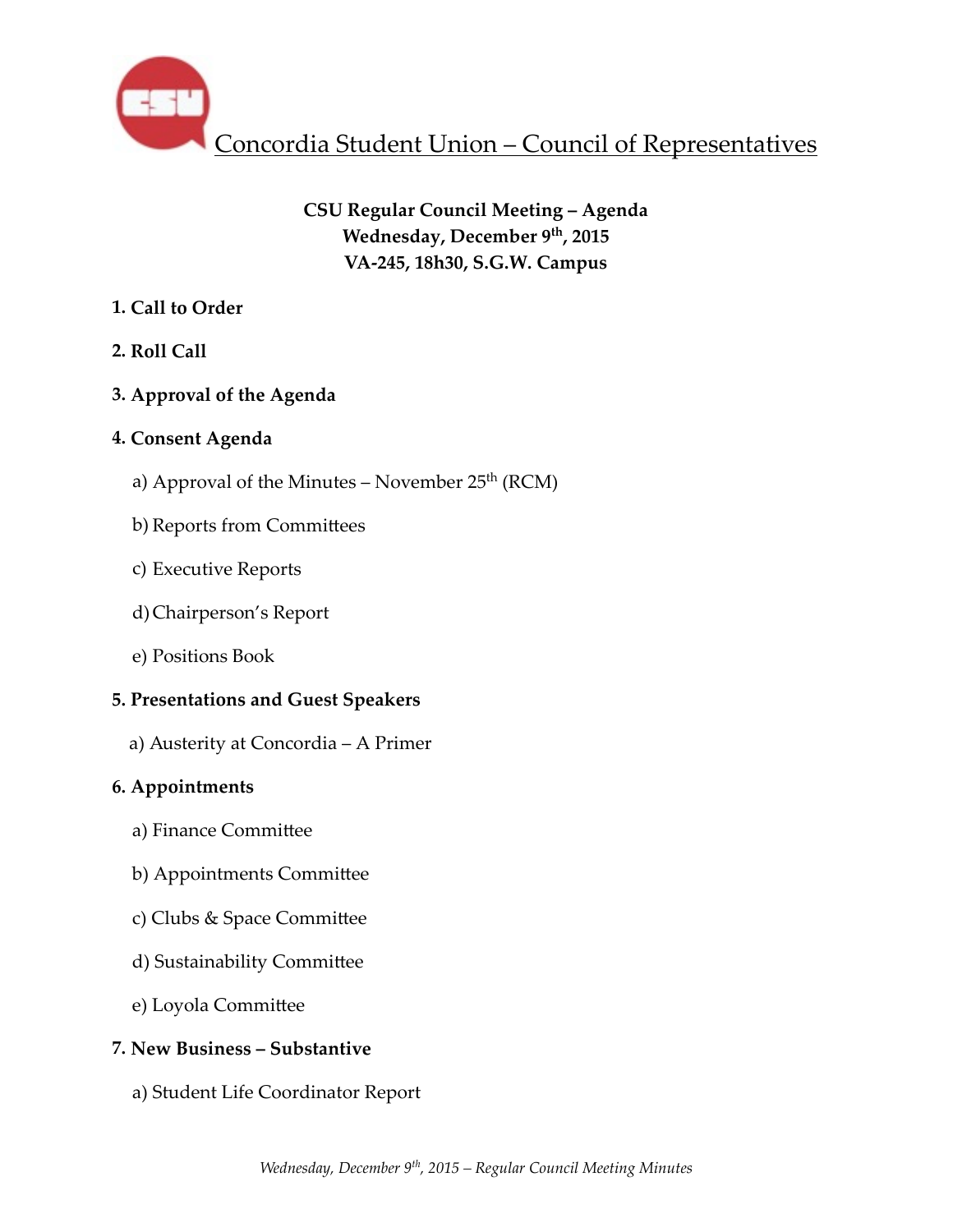

- b) AVEQ Next Steps
- c) Policy Changes
- d) CUSA Centre Inc.
- **8. Question Period & Business Arising**
- **9. Announcements**
- **10. Adjournment**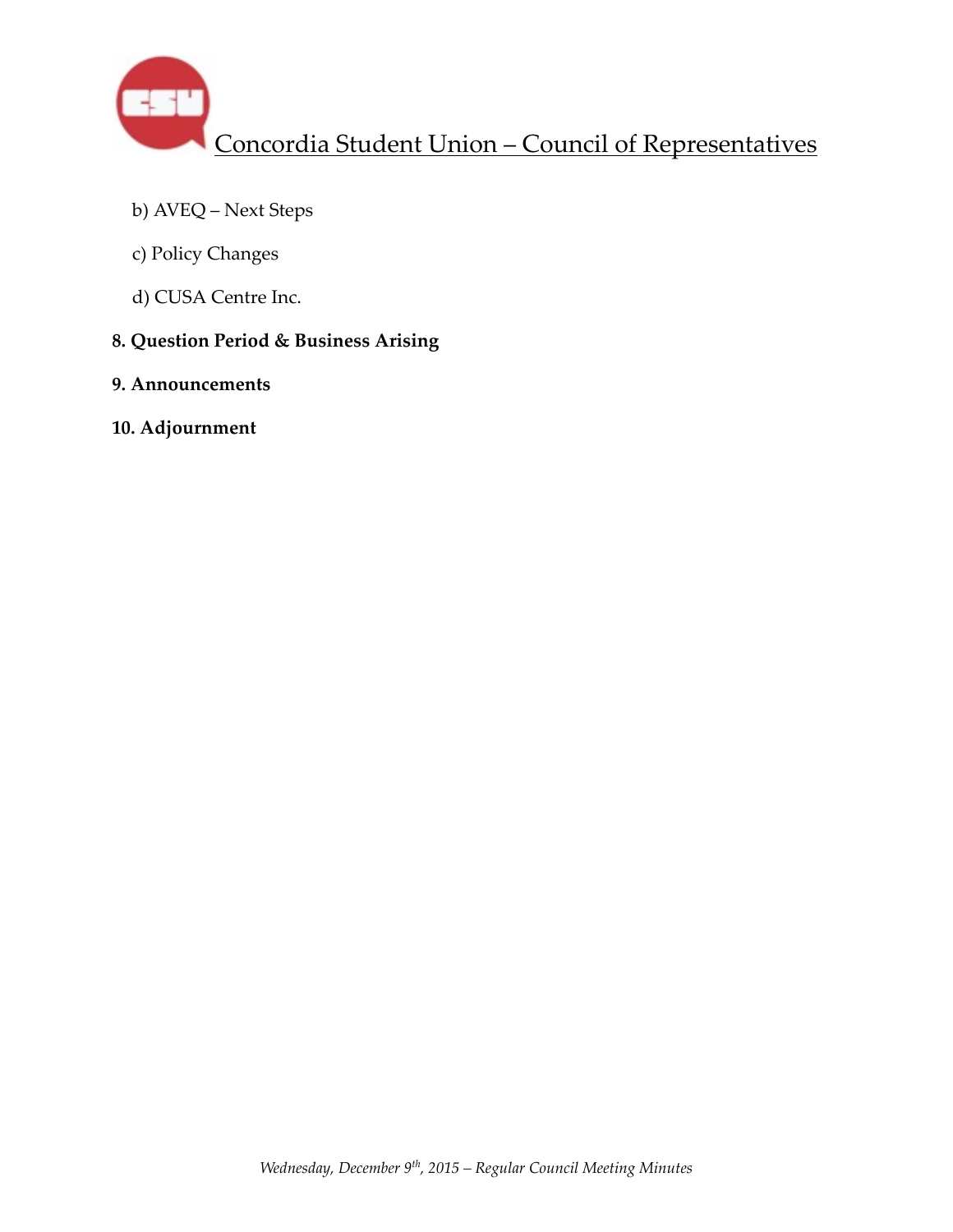

# **CSU Special Council Meeting – Minutes Wednesday, December 9th, 2015 VA-245, 18h30, S.G.W. Campus**

## **1. CALL TO ORDER**

Meeting is called to order at 18h42.

We would like to acknowledge that Concordia university is on the traditional territory of the Kanien'keha:ka (Ga-niyen-gé-haa-ga), a place which has long served as a site of meeting and exchange *amongst nations. Concordia recognizes, and respects the Kanien'keha:ka (Ga-niyen-gé-haa-ga)* as the *traditional custodians of the lands and waters on which we meet today.* 

### **2. ROLL CALL**

Council Chairperson: *Mat Forget* Council Minute Keeper: *Caitlin Robinson*

Executives present for the duration of the meeting consisted of *Anas Bouslikhane* (Finance Coordinator), *Gabrielle Caron* (Sustainability Coordinator), *Lori Dimaria* (Clubs & Internal Affairs Coordinator), Marion *Miller* (Academic & Advocacy Coordinator), *John Talbot* (Student Life Coordinator), *Gabriel Velasco* (External Affairs & Mobiliza%on Coordinator), *Terry Wilkings* (General Coordinator) and *Chloë Williams* (Loyola Coordinator). 

Councillors present for the duration of the meeting consisted of *Sami Beydoun* (ENCS), *Jenna Cocullo* (Arts & Science), *Hayley Currier* (Arts & Science), *Rachel Gauthier* (JMSB), *Charles Gonsalves*  (Arts & Science), Sanaz Hassan Pour (Fine Arts), Lucinda Marshall-Kiparissis (Arts & Science), Aloyse Muller (Arts & Science), *Terry Ngala* (Arts & Science), *Marcus Peters* (Arts & Science), *Jason Poirier-Lavoie* (Arts & Science), *Benjamin Prunty* (Arts & Science), *Antoine Rail* (Fine Arts), *Fadi Saijari* (JMSB) and *Michael Wrobel* (Arts & Science).

Councillors absent for the duration of the meeting consisted of *Omar Al Khin* (JMSB), *Joseph Betinjane* (JMSB), *Jana Ghalayini* (ENCS), *Michael Giesbrecht* (Arts & Science), *Hassan Jabri*  (ENCS), *Adrian*  Longinotti (Arts & Science), *Armani Martel* (Arts & Science), *Geneviève Nadeau-Bonin* (Arts & Science), Leyla Sutherland (Fine Arts) and *Rami Yahia* (ENCS).

**Chairperson**: I would like welcome everyone, especially the new faces. I have a bit of administration as far as requests for excusals and regrets. **Michael Giesbrecht** just sent his regrets. He cannot make it due to a combination of being under the weather and time management. Omar Al Khin sends regrets and says that he will not be continuing on with the CSU and that he will resign at the end of the semester. **Ben** is running late due to a Board of Governor's meeting. As for the requests for excusal, I received one from Jana Ghalayini who cannot attend due to illness. Armani Martel has an exam from 19h00 to 22h00, and I have received two (2) requests for excusal from people studying for exams – one from **Rami** and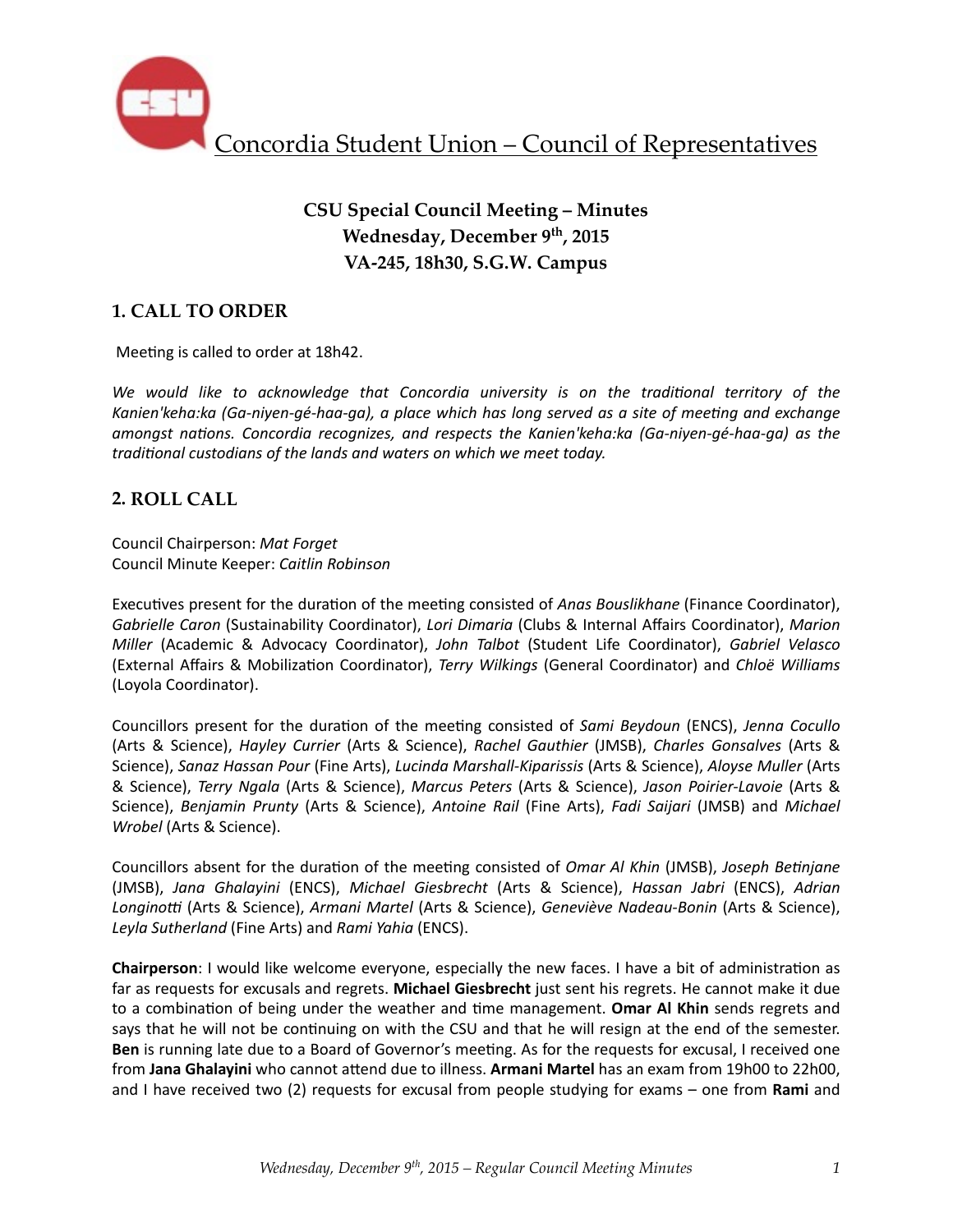

one from Marcus. Marcus would like to recommend that we limit the amount of meetings surrounding exams. Geneviève Nadeau-Bonin cannot attend due to work and is asking for an excusal as well.

Rachel Gauthier moves to excuse Armani Martel and Jana Ghalayini's absences from this meeting of Council. 

Seconded by **Aloyse Muller**. 

**VOTE** In favour : 10 Opposed: 0 Abstentions: 0

*Motion carries.* 

### **3. APPROVAL OF THE AGENDA**

**Chairperson**: I am working off of the template from last meeting's agenda. Point 4. e) Positions Book will be added to the agenda.

**Marion Miller**: Just for the new councillors, the Positions Book is one of our guiding policy documents, so when positions are passed through Council or referendum we integrate them, and whenever it is updated we pass the updates through the Consent Agenda. If you have any opposition to the way I have integrated the positions into the Positions Book, you can pull this from the Consent Agenda. Basically the updating happens every couple months.

**Antoine Rail:** I did not receive an email regarding the scheduling of this meeting.

**Chairperson**: I will have to speak with the IT Coordinator about CSU email addresses.

Lucinda Marshall-Kiparissis pulls the Student Life Committee report from 4. Consent Agenda, to be placed as *7. a)* Student Life Committee Report.

**Chairperson**: We are now voting on approving the approval of the agenda and all items under 4. Consent *Agenda*. 

#### **VOTE**

In favour : 9 Opposed: 0 Abstentions: 0

*Motion carries.*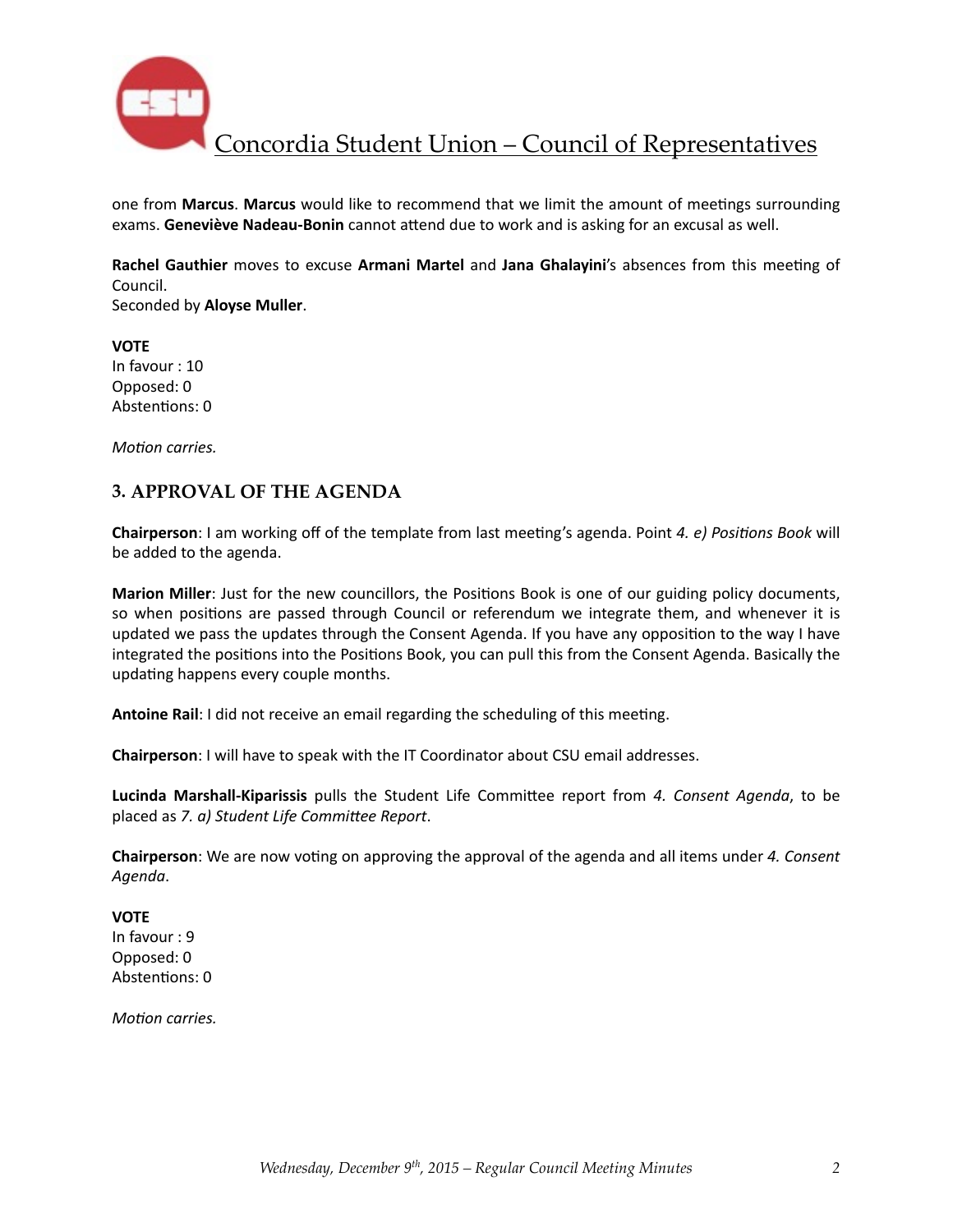

## **4. CONSENT AGENDA**

### **a) Approval of the Minutes – November 25th (RCM)**

**Ratified by consent.** 

### **b) Reports from Committees**

**Ratified by consent.** 

### **c) Executive Reports**

*Ratified by consent.* 

### **d) Chairperson's Report**

**Ratified by consent.** 

### **e) Positions Book**

**Ratified by consent.** 

#### **5. Presentations and Guest Speakers**

**Gene Morrow:** My name is Gene I am the Campaigns and Academic Researcher at the CSU. one of the first documents that i started at the end of summer was primer document on the effects of recent austerity budgets cuts to universities to try and identify concretely the effects that these cuts have had at the university level. I was asked by the CSU executive to give a brief presentation summarizing my research. First, a quick overview of how universities are funded in Quebec: 95% of a university's operations budget is supplied through provincial grants and fees that are charged to students such as obligatory institutional fees and tuition. In terms of grants received, the largest grant is the provincial operating grants which makes up two-thirds  $(2/3)$  to three-quarters  $(3/4)$  of the university's operations budget based on full-time equivalents (FTEs). In any given department at the university the administration looks at how many credits are being taken in a given year and divides that number by thirty (30), assuming fifteen (15) credits a semester, but they have no idea how many humans make up these credits.The university takes this value and multiplies it by a factor set by the provincial government using a weighting table which goes from 1.0 in a Bachelors of Arts to 10 for a Bachelor's in veterinary medicine for undergraduate students. These are disciplines established by the government and every program given in Quebec is slotted. There are meant to reflect the cost of training a given student in a given program. They multiply the FTEs by weighting factors and then assign the funding based on these values. The operating grant is meant to cover teaching activities and support facilities maintenance. This is the biggest source of funding and expenses. There are a number of smaller grants as well, specifically to support research and capital investment projects like buying new building, facilities, equipment, etc.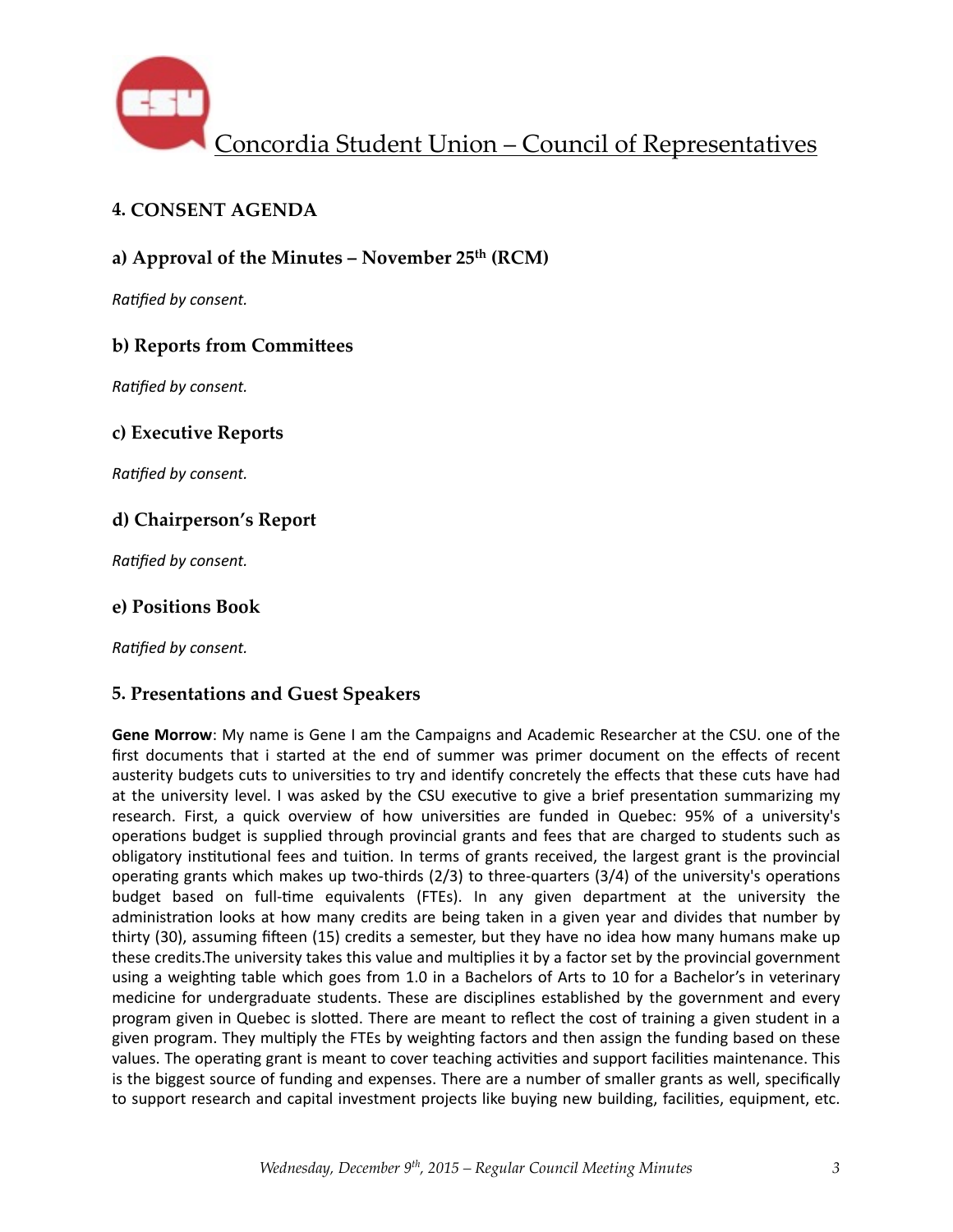

Tuition and obligatory institutional fees are the second biggest source of funding. Every student enrolled in a Quebec university pays base tuition at a rate set at \$76.45 per credit. It is indexed annually and goes up by 1.5% to 2.5% a year. Out-of-province students and international students are charged an additional amount called a "forfaitaire". For out-of-province students this is 157.90\$ per credit and for international students it is \$447.12 or \$508.37, depending on the program. Tuition and forfaitaire rates are set by decree so the university has no latitude they are told by government how much to charge. It is also important to know that the forfaitaires collected by the university are remitted to the provincial government who redistributes the money through the university network to equal thing out since large urban universities are more attractive to international students than smaller regional ones so this evens out any inequalities. Concordia's administration calls these clawbacks and sees it as stealing the university's money. Every student pays the obligatory institutional fees set at \$28.27, which is more than one-third  $(1/3)$  of the base tuition rate. It is important to know that although these collected, we have no idea what they are used for and have no access to budgetary information on them or any information on what the fee does. In terms of cuts to Concordia, back in December of 2012, the provincial government told Quebec universities that there would be a one-time cut to absorb. The budgetary year runs from June to May and they were told to cut \$13.2 million for the year already underway. It was supposed to be a one-time thing to balance the books then reinvest in universities. In April of 2013, the \$13.2 million in cuts were recurring and money would never come back to the universities. For the 2013-2014 budgets, Concordia had to cut this amount again. In September of 2014, there were 2014-2015 cuts announced and the universities were no longer allowed to run deficits. Most universities had projected deficits after these rounds of cuts. Concordia had to incorporate \$2.5 million because it could not carry a deficit. In November of that same year, the government announced another round of \$1.5 million cuts. For this year, they announce at the beginning of the fiscal year \$6.2 million in cuts. Over three (3) years, this has totalled \$36.6 million in cuts from the university's budget, or around 10%. Well over two-thirds  $(2/3)$  of the university's funding comes from provincial grants. In terms of how Concordia as gone about cutting budgets, the most important to students is changes in classes  $-$  in 2012-2013 the university made an administrative decision to increase the amount of students in seminar classes to save money on teaching. Based on the data that the CSU has been able to put together, between 2011-2012 and 2013-2014, three (3) of the university's faculties each lost over 5% of their courses. These are heterogenous changes from department to department, however. Some had small increases and some had cuts like ten (10) to twenty (20) percent of their courses offered over a two (2)year period. Ninety (90) percent of courses cut were taught by part-time faculty members. This is particularly salient because we know from the Part-Time Faculty Association that between last year and this year, they have seen another seven (7) percent drop in courses being offered to part-time faculty members across the university. Some departments have cuts as high as sixty (60) of courses which are no longer being offered. This is data we cannot verify, but if the trend holds, it is likely that the seven (7) percent cuts in courses will not be replaced by full-time or limited-term appointment professors, so we are looking at a ten  $(10)$  to twelve  $(12)$  drop in the number of courses being offered. A lot of this is anecdotal, but lots of professors and students are talking about the increasing of class sizes and the dropping of courses. In terms of staff, since 2012-2013, the university announced that they are leaving vacant positions unfilled or eliminating positions. However, they are not forthcoming about the number of positions. They do not know the effects of these cuts and decisions. In 2014-2015 there was a voluntary departure program for the staff which eliminated 65 positions, though the goal was 180. They announced that 40 other positions would remain vacant or unfilled. This program cost \$9 million in buyouts but that in turn has produced \$5.7 million in recurring annual savings. That forms a multi-year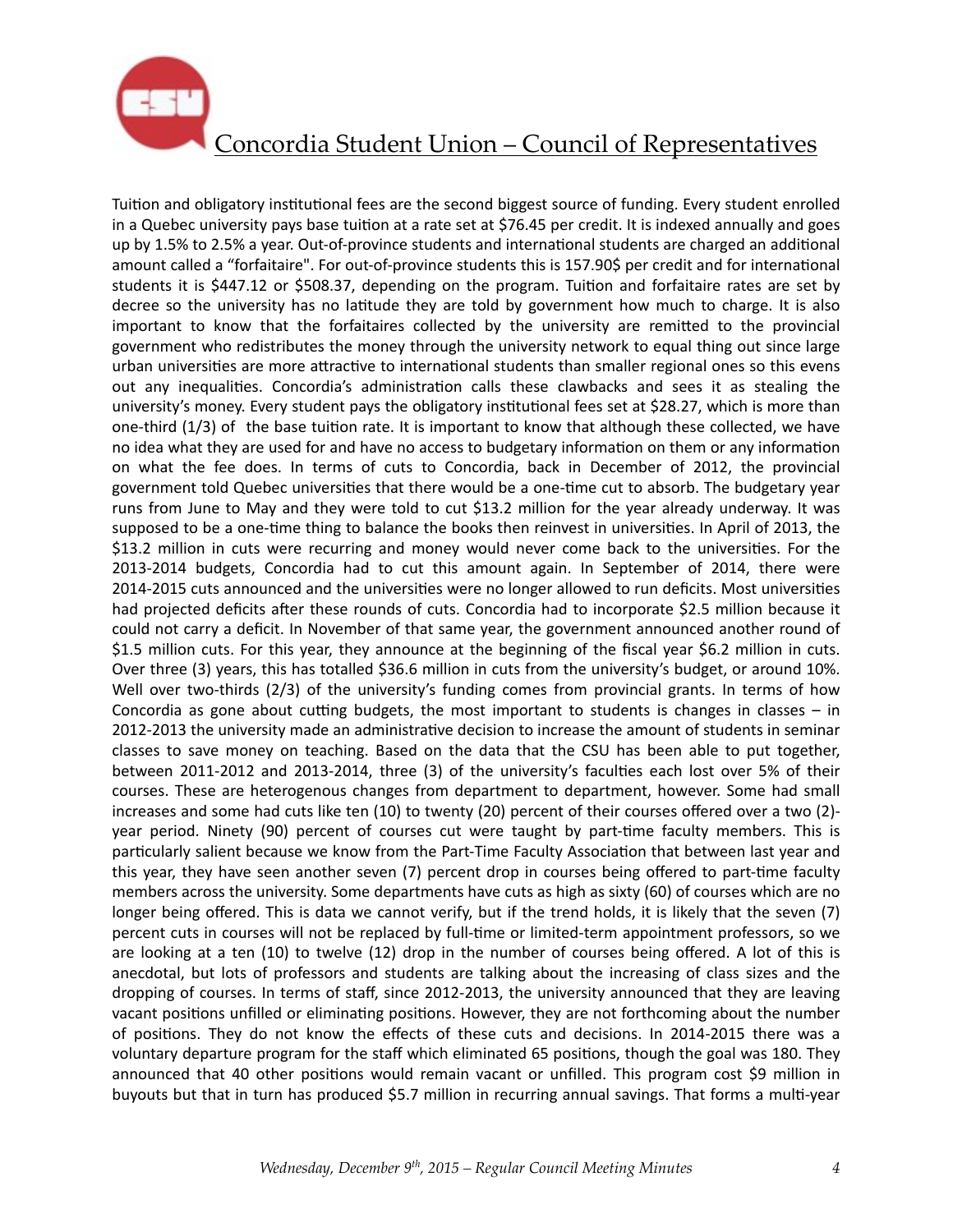

deficit separate from the deficit of the operations budget. The university also has something called a contingency fund, which is normally set at \$40 million a year. Some funds are used to absorb cuts, with amounts unspecified. In 2013-2014 we know from the minutes of the Board of Governors meetings that they authorized the use of additional funds to absorb \$5.4 million in the budget. Now the contingency fund is reduced to \$1 million. As for the Co-op Program, the university used to receive an envelope of money used to subsidize students' salaries doing work terms at smaller companies. Now this money has been cut and the university has had to drop a lot of organizations that they working with through the Coop Program. The Art History co-op program was forced to closed because the galleries where students were working did not have the money to pay students. In terms of deficits, Concordia projected an \$8.2 million deficit for 2015-2016 and it is important to note that the government still has zero-deficit policy for universities. If Concordia posts a deficit, there is a real possibility that they will be slapped with sanctions in terms of withholding the operations grants. There is a clear political message here: Concordia University cannot integrate these budget cuts without affecting their academic mission. Fewer class options means more generic and homogenous programs for students, who in turn will be kept on a very straight path. There will be larger classes, less contact time with professors and less ability to engage in collegial and group discussion. The teaching assistants have been forced to take on larger roles and the university is trying to cut their salaries as well. They are exploited workers and not integrated as actual components of the educational experience. There is also increasing pressure to eliminate programs and departments who underperforms or are not bringing in corporate funding and private donors. The University of of Laval just cut three (3) of its smallest programs starting in January of 2016 and it is very clear that they are actively looking at cutting other programs. This says a lot about what could happen if the university is forced to integrate an \$8 million deficit. Another big effect of these cuts is the pressure to increase students' bills. The alleged underfunding of universities was a big driving factor behind the government's intention to raise tuition. After four (4) years of recurring cuts, there has been more or less a consensus that universities are underfunded in Quebec. There is a very real possibility that this serves as a basis to attack post-secondary education in the province. There is a possibility of serious increase in tuitions costs for international students in newly deregulated programs. The John Molson School of Business (JMSB) and Engineering and Computer Science (ENCS) programs have become deregulated. The university no longer has to give forfaitaires to the government, but students are not counted within the grant calculations. Fees can be set at anything the university wants. In terms of Increases in corporate interests and the search for private funds, Concordia seeks out private partnerships with corporations and big donations of millions of dollars from private companies. However, this can be problematic – researchers working with public funds can explore fields interesting them. With private money, researchers cannot get funding without serving the needs of corporations. Big donations are given with the purpose of setting up new departments, schools and institutions, and major donors are establishing the university curriculum instead of the university itself. There are also threats to intellectual property rights – many students work on projects funded by private corporations and they almost always give up the rights to their inventions. These issues become graver and graver with more funding problems. There has also been a multiplication of advertising space on campus and an increase in the scale of advertising on campus. This is really problematic when you realize that you are participating financially to the university then resold as eyeballs for advertisements. In terms of the decentralization of decision-making at the university, a lot of measures have been put into place to absorb the cuts which have been adopted at the lower levels of the university at the departmental and faculty levels. Very few of these decisions have been overseen by the centralized bodies of the university like the Senate and Board of Governors where students have relatively good representation and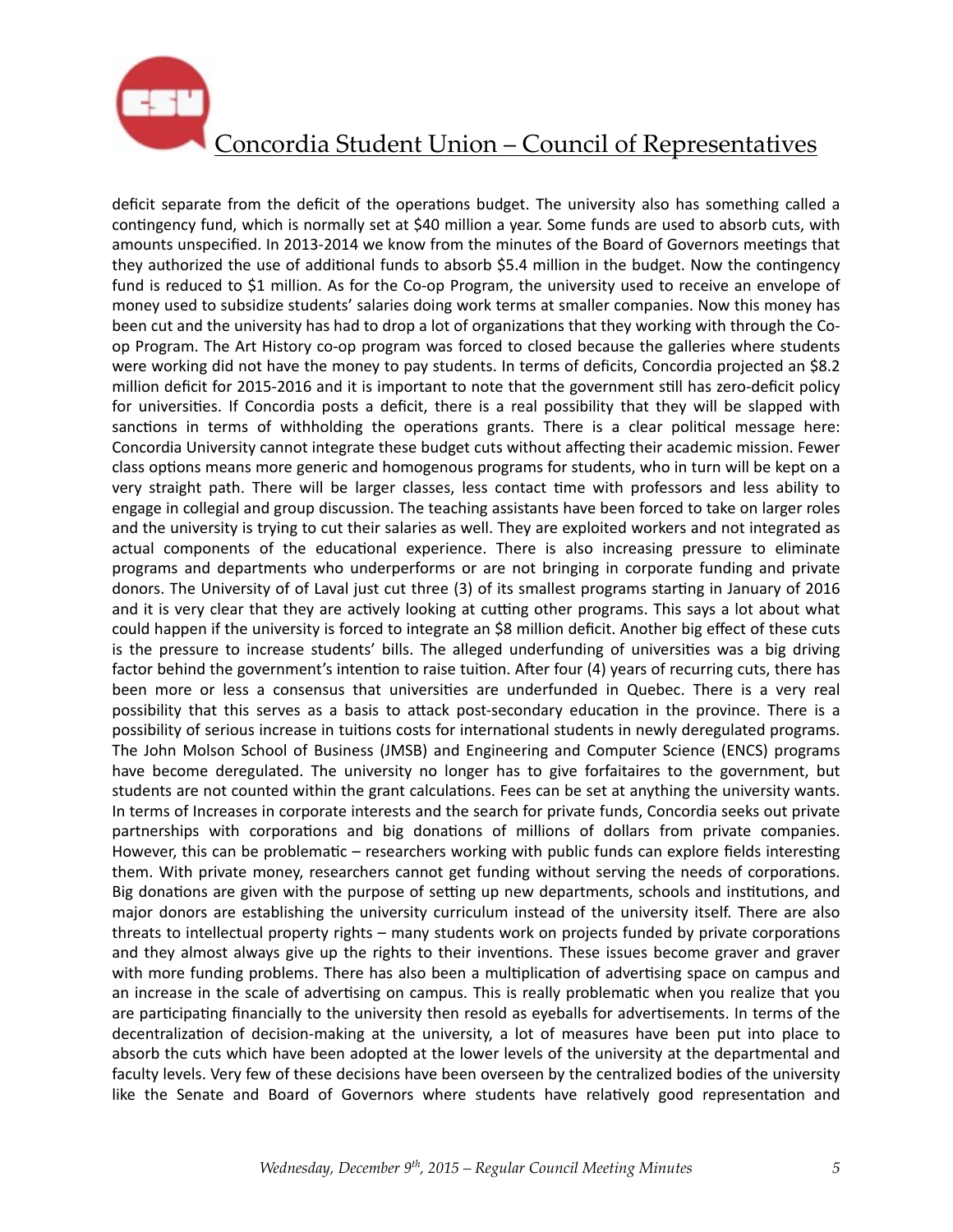

information. Most universities see the coming time as disruptive and that they are putting the power down at the departmental levels. I want to finish with a quick appeal to Council – contribute to this research if you are able to. Given the fact that decisions are being made through a decentralized process, I think that it is up to students to reflect these processes. I think that it is really important to get students to collectivize information in their departments and use the lived experience of their peers to build up the comprehensive image that we feed the university. Another thing that we need to do is organize departmentally. The struggles that will be taking place in terms of what a university is, what the structure of programs is and the nature of education, a lot of this will be taking place within the departments. A lot of departments systematically exclude students from meetings and it is important for students to strengthen their departmental associations. I ask that you here, sitting as leader of your respective student constituencies, see how students are being represented at the departmental level. Critical stuff will be happening and if students want to remain a powerful voice, a serious transformations must take place in.

Jason Poirier-Lavoie: So in total, the cuts were \$26.4 million?

**Gene Morrow:** Everything after this point was cumulative.

**Jason Poirier-Lavoie**: Did you organize the distribution of those pamphlets in the Hall building?

**Gene Morrow**: I produced the content for them.

### **6. APPOINTMENTS**

#### **a) Finance Committee**

**Anas Bouslikhane**: I am the Finance Coordinator and there is one (1) seat available on the Finance Committee. We meet on Tuesdays at 14h00 and sometimes Thursdays at 17h00 once or twice a month. We discuss and review committee budgets which have expenses during the year and review expenses over a considerable amount of money, along with enquiries from student groups and anything related to the finances of student groups. It is tedious at times but interesting and good.

**Chloë Williams**: If you are unsure about nominating yourself now, the point will come up again at the next meeting.

### **b) Appointments Committee**

**Chloë Williams**: We are the ones who interview people for academic bodies like the Senate, hold interviews for students-at-large on committees and pretty much for any position which does not have to go through Council. If you are interested in doing interviews or have experience doing interviews, this will be a great committee for you.

### **c) Clubs & Space Commi^ee**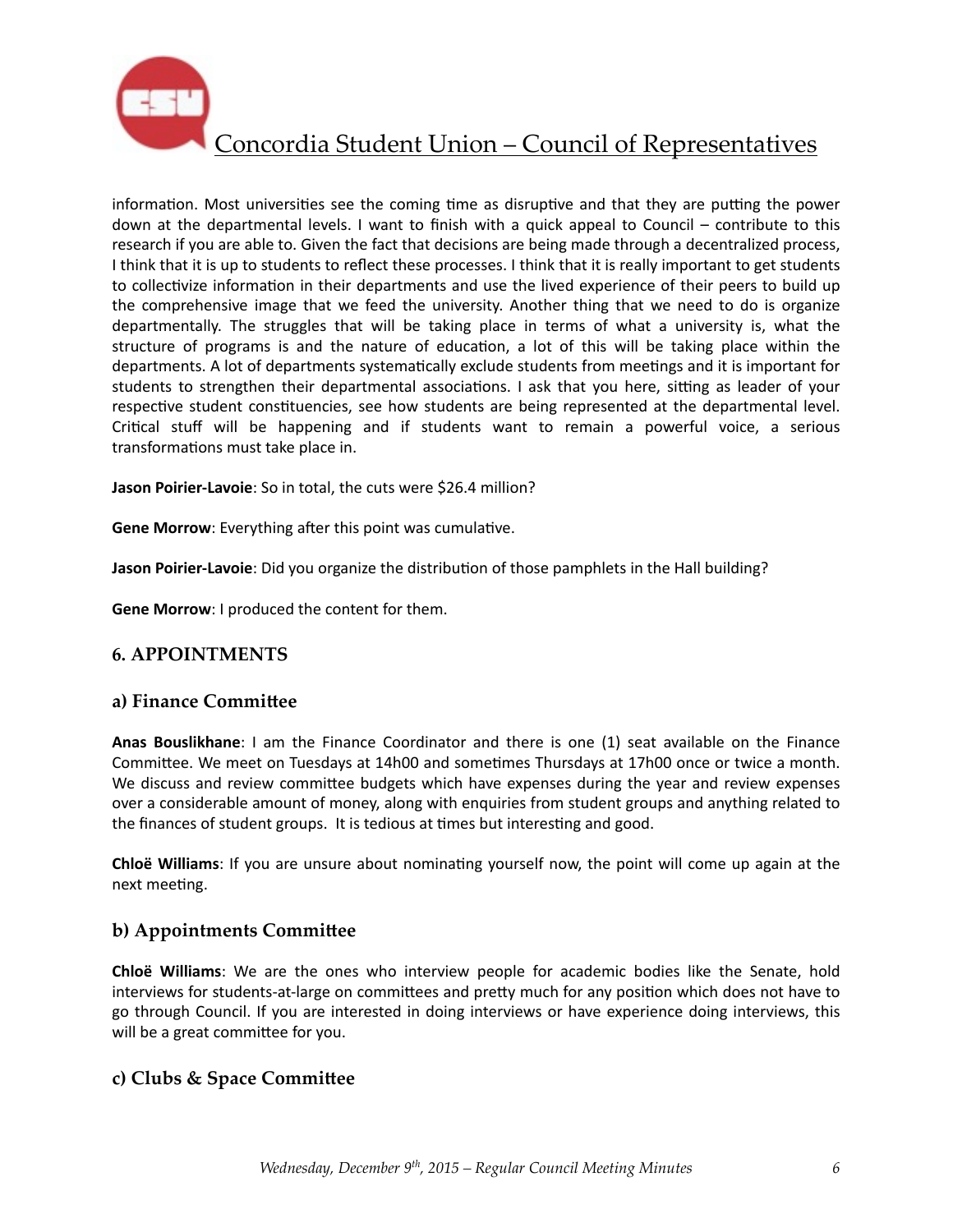

Lori Dimaria: I need people who are dedicated, passionate and not part of a club to sit on the Clubs & Space Committee. If you are a club executive you cannot be on the committee due to a potential conflict of interest. What we do at the Clubs & Space Committee is very fun, we take a look at different properties around the campus and look at how we can increase student involvement in the school and allocate money to different associations. These associations vary and we have quite a bit of money leftover so we are able to give money to students to do things which create involvement. If you know anyone who would be great for this position I would suggest nominating them or yourself because this committee creates an engaged and involved community and you are the leaders of today who can make a difference by offering feedback and support. Please nominate yourself if you think that you have what it takes to be next Clubs & Space Committee member.

**Gabrielle Caron**: How many spaces are available on the committee?

**Lori Dimaria:** There are three (3) open spaces.

**Hayley Currier** nominates herself to the Clubs & Space Committee. Seconded by **Lucinda Marshall-Kiparissis**. 

**Hayley Currier**: I really like community building and have tried to do it on the level of student associations but it has not gone the way that I planned it to. I like bigger and broader horizons.

**VOTE** In favour : 11 Opposed: 0 Abstentions: 0

#### *Motion carries.*

**John Talbot**: I wanted to make the mention that it is normal for councillors to be on at least one committee. It says so in the Standing Regulations too.

**Lucinda Marshall-Kiparissis**: Not only are councillors expected to sit on one committee, but they can sit on more than one. So if you are interested in more than one committee, you can sit on both.

### d) Sustainability Committee

**Gabrielle Caron**: On my committee we have two (2) positions open and we are a committee which meets at least once a month to go over the projects and dossiers that I am working on. It is very fun and I really hope that the people who do nominate themselves are ready to be committed to the community. In the past it has been really difficult to meet all together and I care about this committee and really want us to have a meeting every month and build a relationship and work as a team so that you also have ownership on projects. If people want to have more information about the committee, next semester I will be working on Concordia Transitions and looking at developing a social sustainability workshop series. I am excited about this as it is brand new and I am excited to have people jump on board and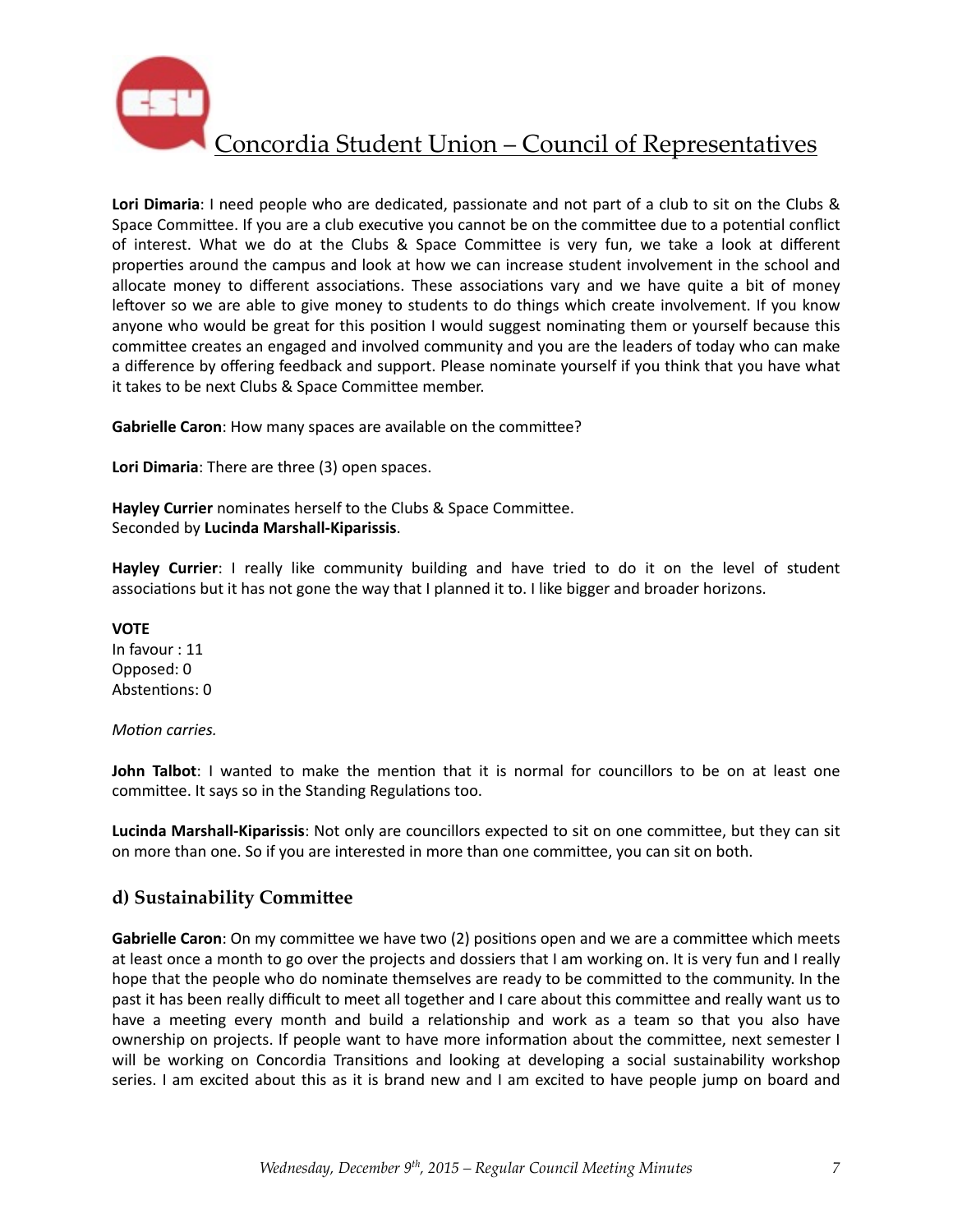

develop this workshop series. I also worked with **Chloë** on the Greenhouse project. There are two positions open but I am open to having more.

**Charles Gonsalves** nominates himself. Seconded by **Marcus Peters**. 

**Charles Gonsalves**: Sustainability is a big interest of mine. I am a member of the Loyola College for Diversity and Sustainability and attended the sustainability series in the fall and want to be involved more. 

**VOTE** In favour : 12 Opposed: 0 Abstentions: 0

*Motion carries.* 

**Antoine Rail** nominates himself. Seconded by **Aloyse Muller**.

**Antoine Rail:** This seems like the committee that I am most interested in. Sustainability and the environment are key things that we need to focus on in the next few years and decades, and it is just something that interests me. It is different from other various positions and cool to not just do the same thing. 

**Hayley Currier** nominates herself. Seconded by **Lucinda Marshall-Kiparissis**. 

**Hayley Currier**: I really like sustainability and I grew up on a farm, I have tree planted and picked berries, and I like Concordia for the reason that we are so invested in sustainability. That was a motivator to join the CSU.

**Marcus Peters**: There is a Standing Regulation that we would have to notwithstand in order to have add two (2) more councillors to the Sustainability Committee.

**Marion Miller**: If someone would like to motivate for both to join the committee, we can notwithstand Standing Regulation 17.

Aloyse Muller moves to appoint Hayley Currier and Antoine Rail to the Sustainability Committee, notwithstanding Standing Regulation 17. Seconded by **Rachel Gauthier**. 

**VOTE** In favour : 13 Opposed: 0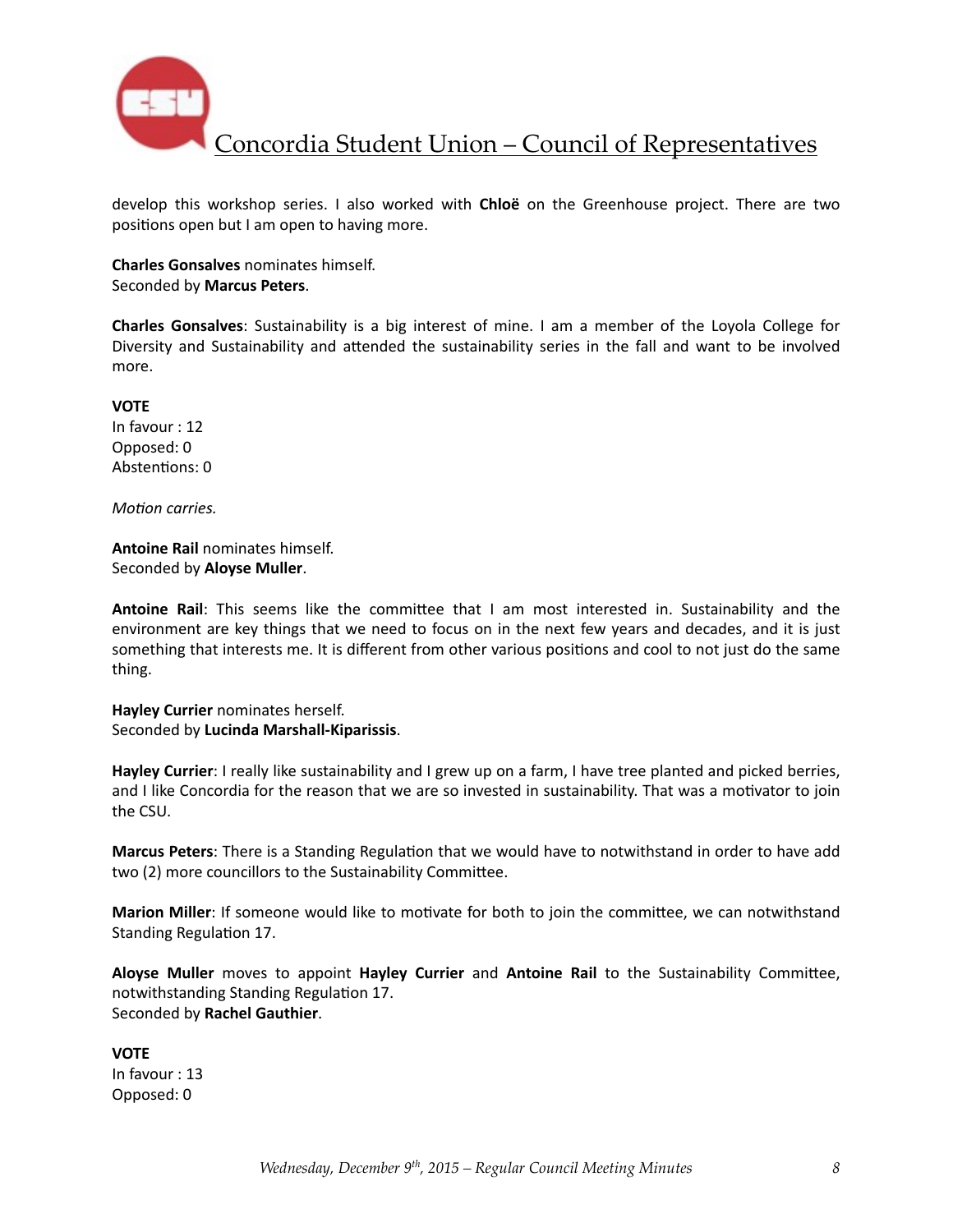

Abstentions: 0

*Motion carries.* 

### **e)** Loyola Committee

**Chloë Williams**: We have one (1) seat on the Loyola Committee open and we are working on the Loyola Greenhouse and some events at Loyola in collaboration with **John**. This is a fun committee to sit on.

**Lucinda Marshall-Kiparissis**: If anyone is doubting how much fun the Loyola committee is, it is so much fun that it is my second year on the committee. I love Loyola and it is a great way to give back.

**Charles Gonsalves** nominates himself. Seconded by **Lucinda Marshall-Kiparissis**. 

**Charles Gonsalves**: I study at Loyola Campus, I think that it is a beautiful campus and would not mind spending more time there.

**VOTE** In favour : 13 Opposed: 0 Abstentions: 0

*Motion carries.* 

### **7. NEW BUSINESS – SUBSTANTIVE**

#### **a) Student Life Coordinator Report**

**Lucinda Marshall-Kiparissis**: I was just wondering, since the report ends mid-sentence, if there is anything which is supposed to be at the end.

**John Talbot**: No. The last sentence should end with "the account will have no further action".

**Marcus Peters** moves to approve the Student Life Coordinator Report. Seconded by **Sanaz Hassan Pour**. 

**VOTE** In favour : 13 Opposed: 0 Abstentions: 0

*Motion carries.*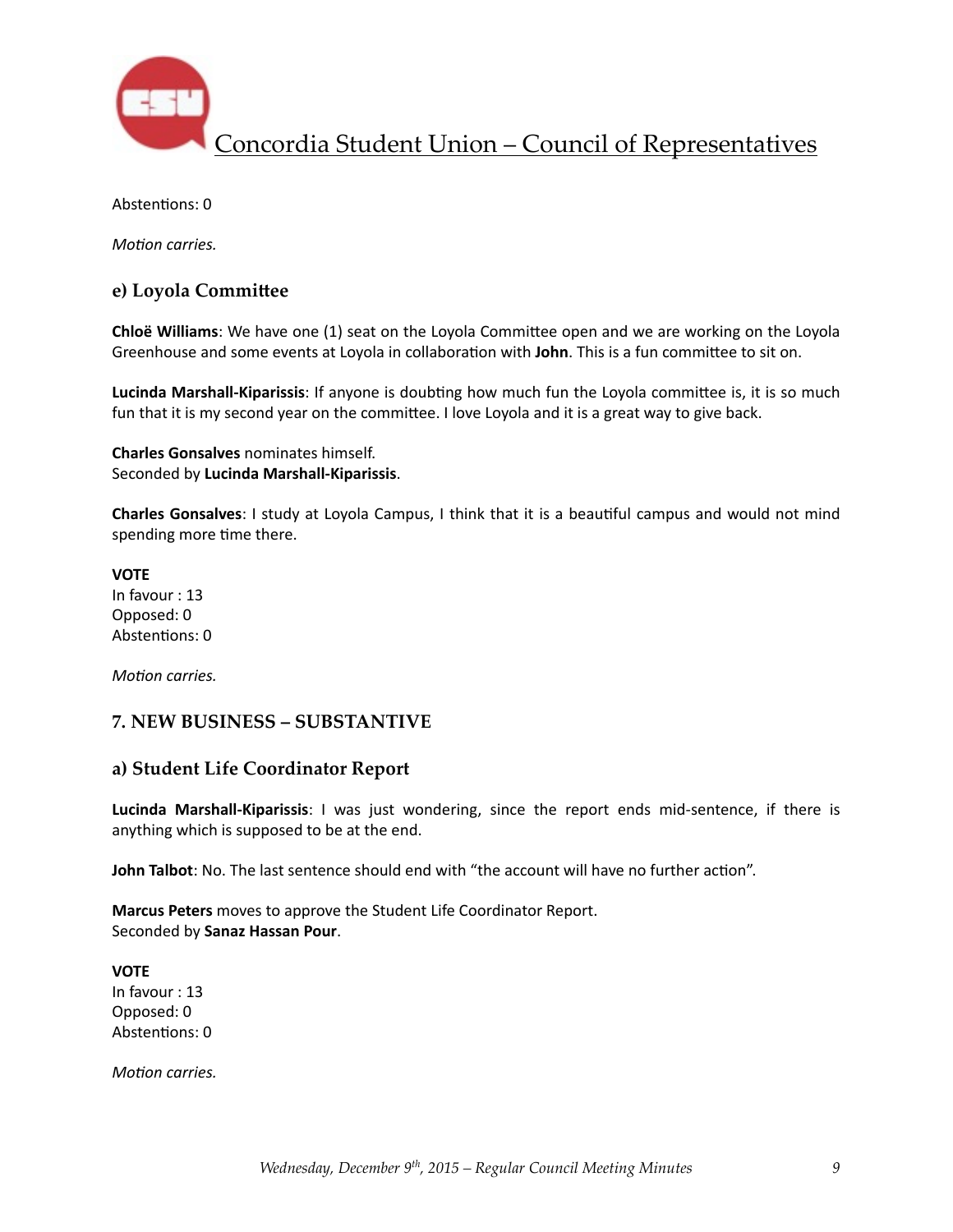

**Marcus Peters** moves to enter recess. Seconded by **Terry Ngala**. 

**VOTE** In favour : 13 Opposed: 0 Abstentions: 0

*Motion carries.* 

*Meeting enters recess at 19h37.* 

*Meeting reconvenes at 19h56.* 

### **b) AVEQ – Next Steps**

#### **Gabriel Velasco**:

WHEREAS the Fédération Étudiante Universitaire du Québec (FEUQ) is no longer active, no longer holds any political mandates and is in the process of winding down its legal functions, including lease agreements, contractual obligations, and employee settlements;

WHEREAS by being members of the FEUQ, the CSU collected \$2.50 per semester per student for the purpose of provincial representation;

WHEREAS at the Special General Assembly of July  $19<sup>th</sup>$  2015, the FEUQ unanimously agreed to no longer collect fees from its membership beginning in the fall semester of 2015;

WHEREAS at the Regular Council Meeting of October  $28<sup>th</sup>$  2015, the CSU adopted the following two mandates;

*"That the CSU advocate for an equitable redistribu6on of the remaining financial*  assets, once all of the FEUQ's legal and contractual obligations have been fulfilled, to *its* member associations";

*"That the CSU work towards the FEUQ's official dissolu6on in collabora6on with its remaining member associations in a responsible and collegial manner".* 

WHEREAS part of the CSU's mandate is to engage in the dissolution process of the FEUQ and there remains existing financial obligations that are being settled;

WHEREAS currently under the CSU's internal account there remains a total sum of \$164,502.97 which has been collected by the CSU for the FEUQ and is purposed for the provincial student representation of our membership;

WHEREAS following the results of the fall 2015 By-elections, Concordia undergraduate students voted with a near 60% majority to affiliate with the Association for the Voice of Education in Quebec (AVEQ);

WHEREAS AVEQ is a provincial-wide representative body with a mission to bring together the university student population of Quebec with the goal of defending their pedagogical, political, social, and economic interests, primarily by means of research, representation, and mobilization;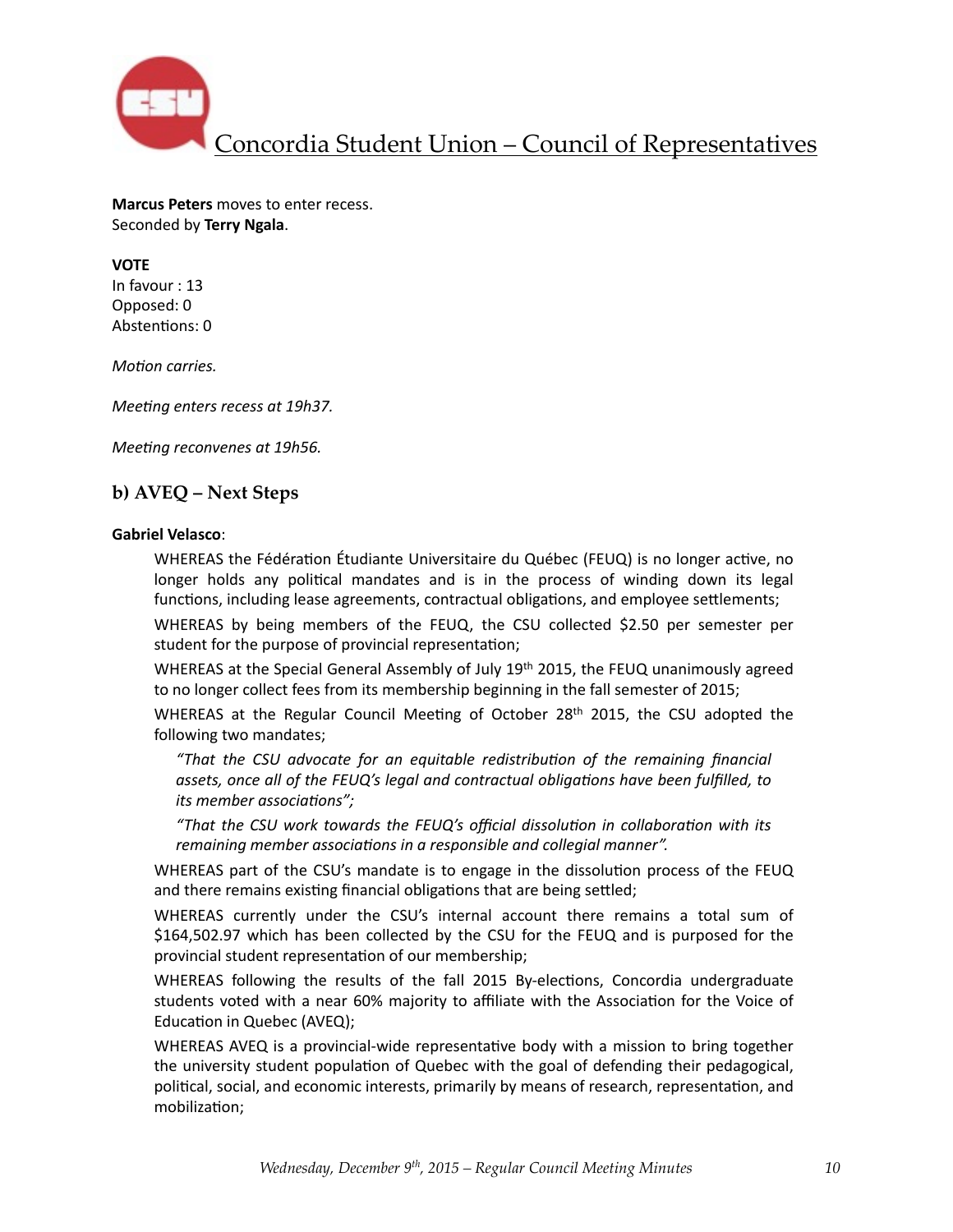

BE IT RESOLVED THAT Council approve the release of \$60,000 from our internal account which currently holds earmarked FEUQ fees to AVEQ for provincial student representation;

BE IT FURTHER RESOLVED THAT a report be prepared by the External and Mobilization Coordinator to Council following the formal dissolution of the FEUQ, which outlines all the remaining FEUQ fees held under the CSU.

Seconded by **Sanaz Hassan Pour**. 

Gabriel Velasco: The "whereas" clauses encompass the situation of where we are at. The FEUQ is in the process of legally dissolving and winding down. At the Board of Governor's of the university, they just officially cancelled the fee of the FEUQ and students will not be paying the \$2.50 in the Winter semester. We already received a mandate from the CSU to go forward with this at last Regular Council Meeting. We still have some obligations to the FEUQ, however. In order to remain fiscally responsible, it is important that not all the fees collected be transferred. For those wondering, Terry has already spoken with the lawyer who agrees with this course of action, especially considering that this only happens once every twenty-five years or so. Lastly, the \$60 000 amount is based on analysis we made based on the short- and medium-term needs of AVEQ. These include hiring interim coordinators, ensuring that legal fees are paid, translating documents and ensuring strong legal communication with students in Quebec, as well as developing stronger media relations at AVEQ.

**Aloyse Muller**: Regarding the \$60 000, I gather that the CSU will be paying AVEQ fees for the winter semester. Will the \$60 000 be deducted from that or will it be from something else? I was wondering about the fees which did not get paid to the FEUQ in the Fall. Where is this money going?

Gabriel Velasco: The fees of the FEUQ of the Fall semester are included in the \$168 000 you see in the document. It is hard to say precisely when it ended, but essentially a small portion of the Spring fees, and the entire Summer and Fall fees are there. The Winter fees of AVEQ will start being collected and will be between now and that point.

**Terry Wilkings**: I just wanted to add on to this one point - it is really important to evaluate the unique situation that we are in. Although the CSU is the arbiter of the fee today and has been since the FEUQ no longer decided to collect fees, that money is not in the possession of the CSU because the students paid that money to have provincial representation. We are in this nebulous circumstance where we need to adjudicate on the allotment of the funds.

Aloyse Muller: In the eventuality of an excess of funds left after those \$60 000 are taken out and some money has to be spent on FEUQ to settle the account, what happens to money leftover?

Gabriel Velasco: As soon as we know what is left, we will create a report and Council can decide what to do with it. 

**Rachel Gauthier**: Is the CSU the only entity, or are other schools giving this amount?

**Terry Wilkings**: Up until now, three (3) other associations have given funds to AVEQ in an interim sense, however a lot of those associations are not still members of the FEUQ right now so they do not have any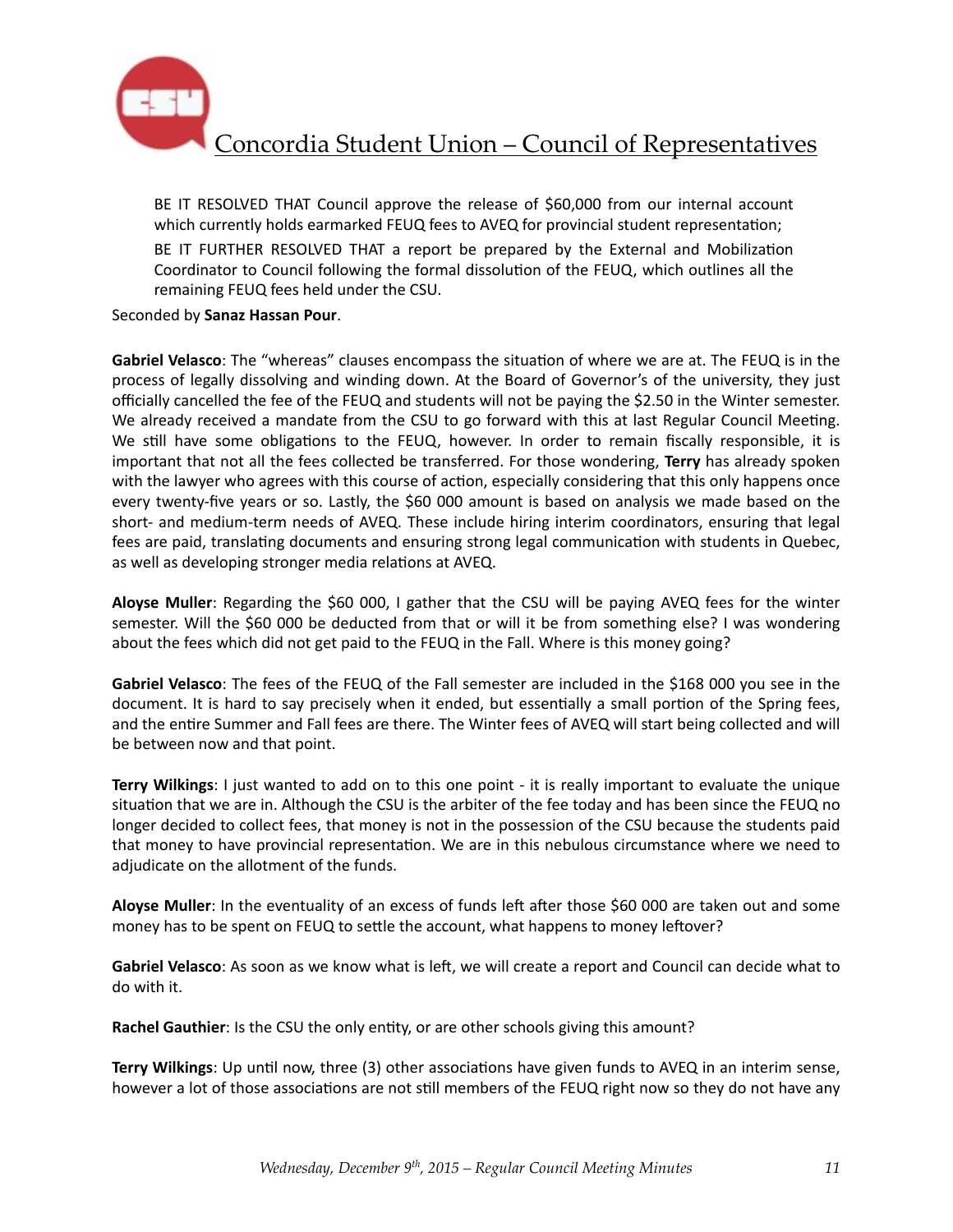

funds in purgatory. There are other associations which are still part of the Student Union of Quebec and have been using these funds in same manner as the CSU. It is just a matter of when each association left.

#### **VOTE**

In favour : 14 Opposed: 0 Abstentions: 0

*Motion carries.* 

### **c) Policy Changes**

**Marion Miller** moves to approve the new Standing Regulations. Seconded by **Aloyse Muller**. 

**Marion Miller**: Before the By-elections when putting together the Bylaw changes, we approved them pending confirmation from the membership. Since the Bylaw changes passed in the November Byelections, I just updated the Standing Regulations with help of Policy Committee. I would like to thank **Aloyse**. They reflect the changes to the Bylaws, namely the names of the executive positions and the minute keeper have been updated. It is not worth going through them all and reading them, but we changed the titles so that they are consistent. The tracked changes are in red.

#### **VOTE**

In favour : 14 Opposed: 0 Abstentions: 0

*Motion carries.* 

#### **d) CUSA Centre Inc.**

**Marcus Peters** moves to enter closed session. Seconded by **Benjamin Prunty**. 

#### **VOTE**

In favour : 14 Opposed: 0 Abstentions: 0

*Motion carries.* 

*Meeting enters closed session at 20h08.* 

#### **Terry Wilkings**: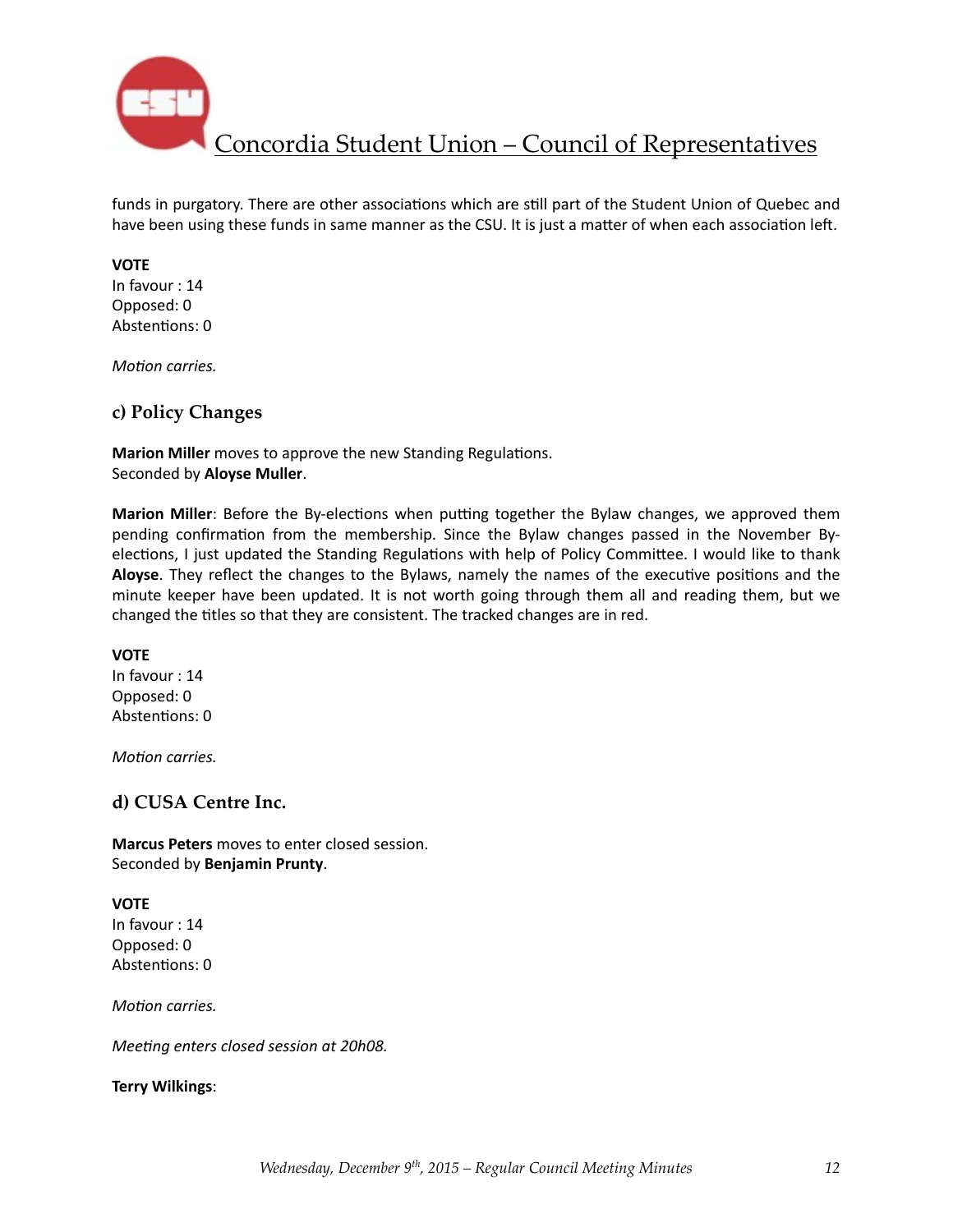

BE IT RESOLVED THAT Council approve the cost of \$5606.36 to be expensed from the Student Space, Accessible Education and Legal Contingency (SSAELC) Fund in accordance with special by-law I & J for the legal fees associated with BLG in their assessment of CUSA Centre Inc. and its amiable dissolution.

Seconded by **Jason Poirier-Lavoie**. 

*Motion carries.* 

**Marcus Peters** moves to enter open session. Seconded by **Terry Ngala.** 

*Motion carries.* 

*Meeting enters open session at 20h21.* 

**Marcus Peters** moves to ratify the motions made in closed session. Seconded by **Jason Poirier-Lavoie**. 

**VOTE** In favour : 15 Opposed: 0 Abstentions: 0

*Motion carries.* 

### **8. QUESTION PERIOD & BUSINESS ARISING**

Aloyse Muller: I was wondering if there have been any updates about the asbestos report.

**Terry Wilkings**: So there has been more coverage of John Aylen's misrepresentation of facts in The Gazette and people have made enquiries, including myself, about the topic. The internal committee within the university community has been relatively alright so we may try and use the adequate opportunities at our disposal to have a broader conversation about this topic, given the severity of what took place. I think that since the university has removed the document and recognized certain problems, I have reached out yesterday to the Luc Beauregard Centre of Excellence in Communications Research to have a conversation about our issues with them.

Aloyse Muller: So this has not been disallowed by Concordia University?

**Terry Wilkings:** The university is taking the position that they do nott want to act as a filter for academic freedom, though I think that it is more effective for our efforts to have the document fully disassociated from university and I think that there are others who agree with that. It will be interesting to see how things develop.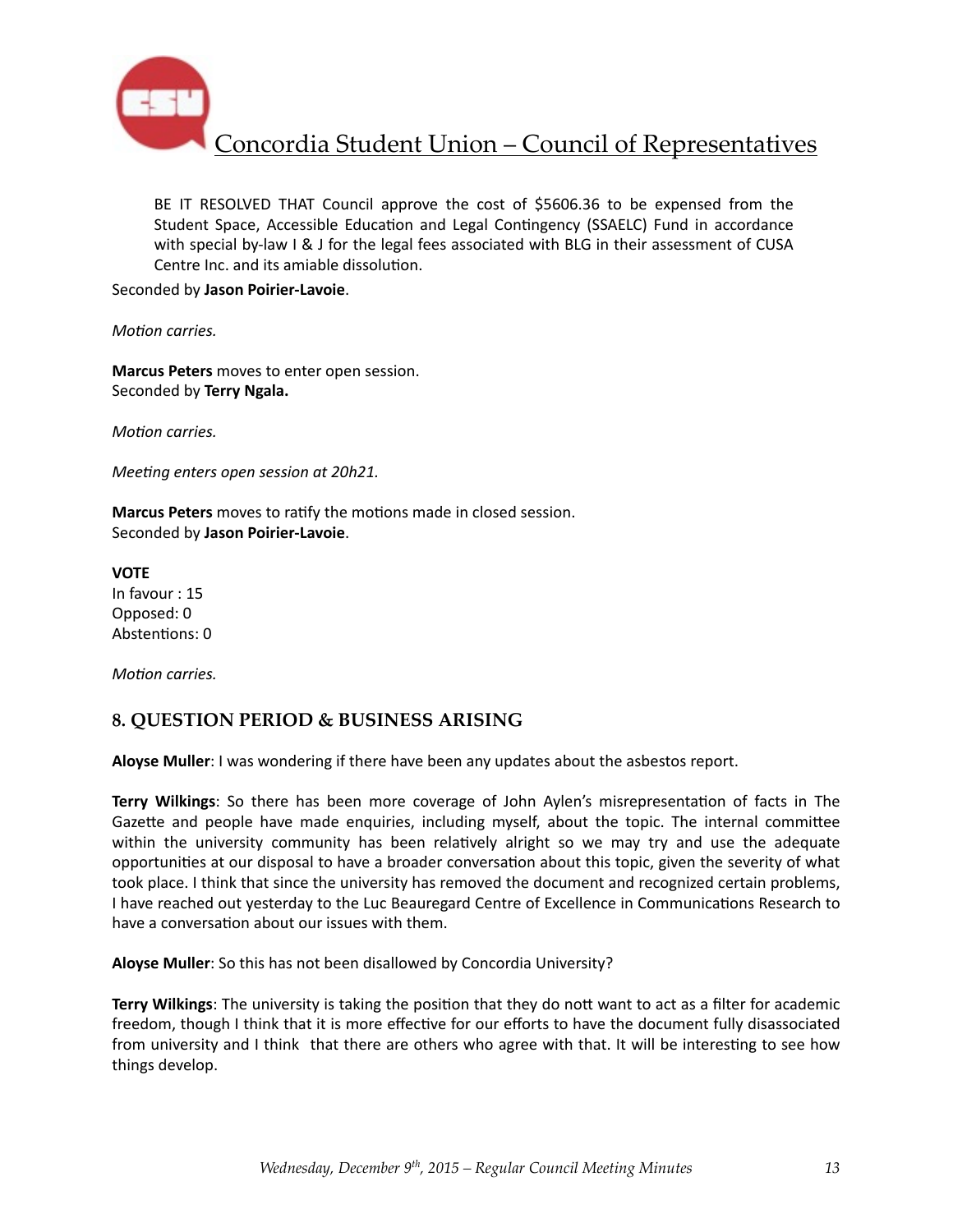

Marcus Peters: I am just hoping to make the point that, for the future, perhaps we should limit the amount of Council meetings occurring around this particular time of year since we are all pretty sunk down with exams. We have had a higher frequency of meetings this year than last year and there has been a lot of material, but if there were some way to examine that to redistribute when they come around, I would all be in favour of that.

**Terry Wilkings:** October, November and January are the three (3) months where we are required to hold two (2) Regular Council Meetings, so December, February, March, April and May we have only one (1) meeting per month. Given that there is only the requirement to have two meetings once in the Winter and twice in the fall, perhaps if Council is interested we could explore having a parallel where in the Fall semester we have the same number of two (2)-meeting months, which would be one (1) instead of two (2). 

**Benjamin Prunty**: If I recall correctly, the additional meetings were added to the schedule back when meetings would last until 2h00 to 3h00, so there was a need for additional meetings. That has not happened in two (2) years so it is possible that this needs to be revised. It might not be necessary to have these extra meetings.

### **9. ANNOUNCEMENTS**

**Benjamin Prunty**: Burritoville is doing a crowdfunder right now to help with its start-up costs. They have been working on this for five (5) months and were looking to launch before but it was not the right time. They are having a party Friday as a way to contribute to the crowdfunder. You could give money or send funds via Facebook.

**John Talbot**: Tomorrow there is a show at Reggies and it will be the first one. CJLO will be there and CUTV is coming. Electronic Music at Concordia (EMAC) has two DJs and there will be visual projections outside through the window while the DJs are playing. It is free and definitely will fill up and reach maximum capacity by 22h00 so come by 21h00. We are all going to go to Reggies after this meeting too.

**Gabrielle Caron**: For new councillors, if you have any dietary restrictions please let us know. You can approach any of the executives. My second announcement is to all of the new Sustainability Committee members, if you could just maybe wait after this meeting we can have a five-minute meeting.

### **10. ADJOURNMENT**

**Marcus Peters** moves to adjourn. Seconded by **Terry Ngala**. 

**VOTE** In favour : 14 Opposed: 0 Abstentions: 0

*Motion carries.*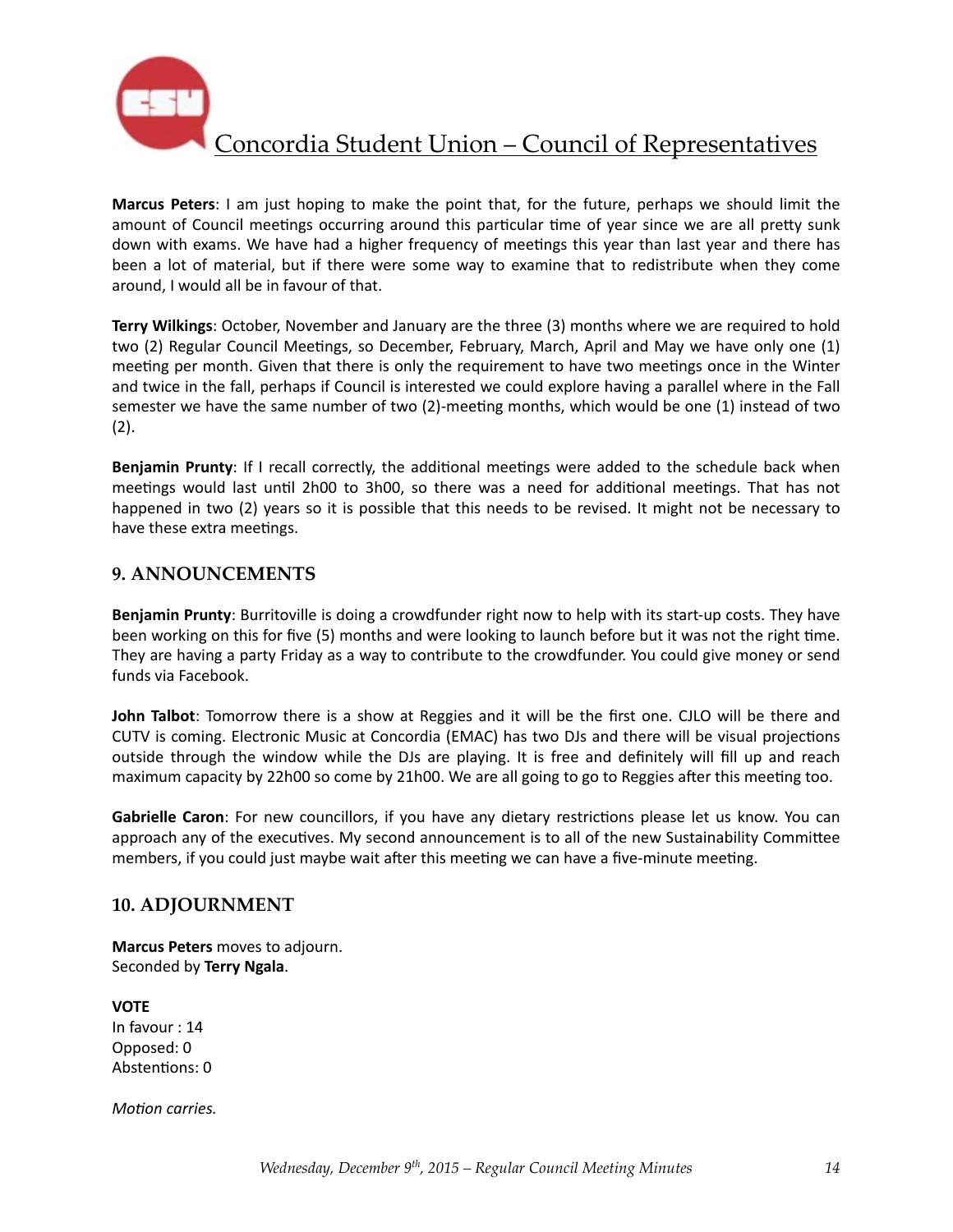

*Meeting is adjourned at 20h30.*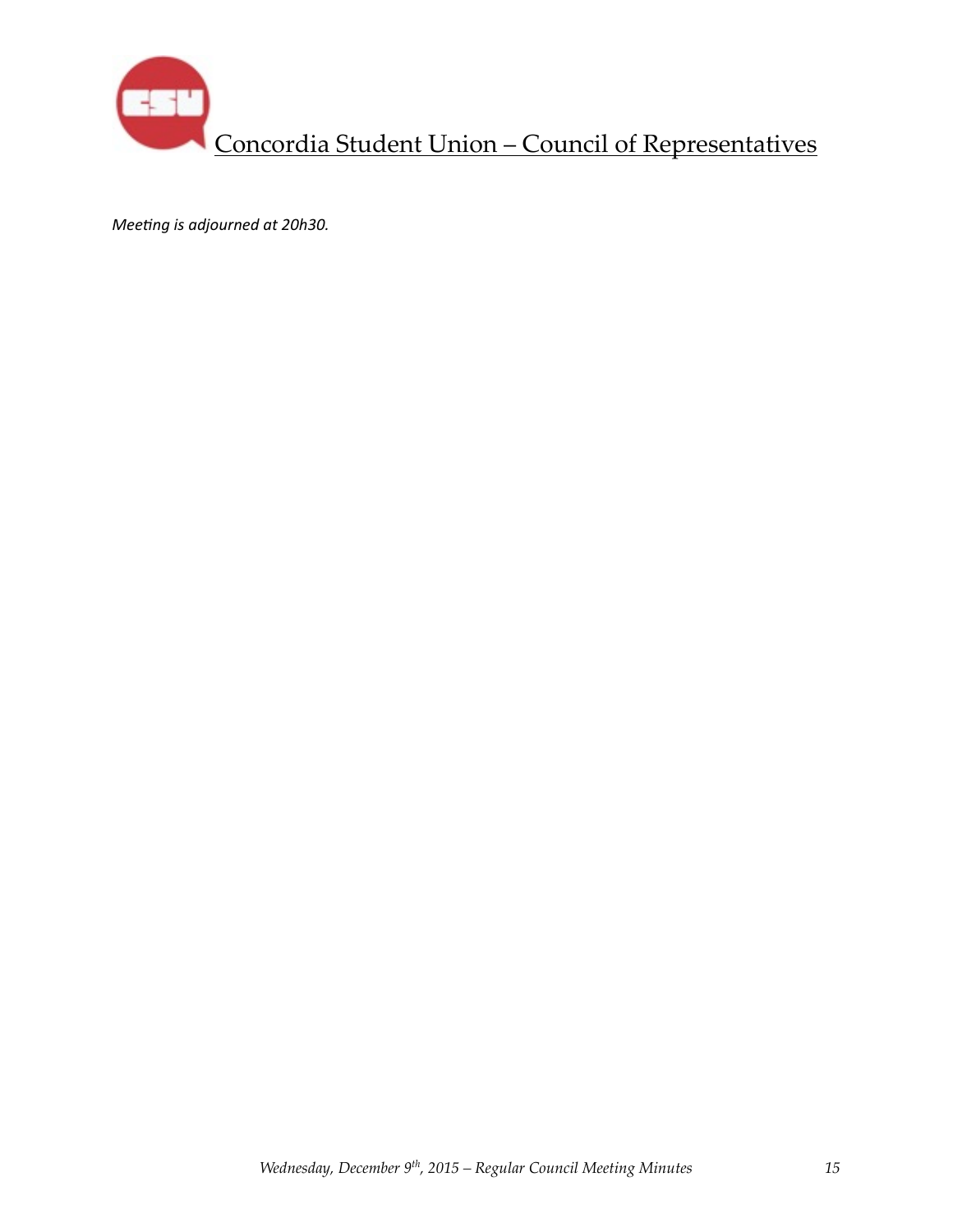

# **CSU Special Council Meeting Wednesday, December 9th, 2015 VA-245, 18h30, S.G.W. Campus**

## **Summary of Motions Carried**

### **2. ROLL CALL**

A motion was carried to excuse Jana Ghalayini and Armani Martel's absences from this meeting of Council. 

*– Chloë Williams (Terry Wilkings)* 

## **6. APPOINTMENTS**

### **c) Clubs & Space Commi^ee**

A motion was carried to appoint Hayley Currier to the Clubs & Space Committee.

*– Hayley Currier (Lucinda Marshall-Kiparissis)* 

### **d) Sustainability Commi^ee**

A motion was carried to appoint Charles Gonsalves to the Sustainability Committee.

*– Charles Gonsalves (Marcus Peters)* 

A motion was carried to appoint Hayley Currier and Antoine Rail to the Sustainability Committee, notwithstanding Standing Regulation 17.

*– Aloyse Muller (Rachel Gauthier)* 

### **e)** Loyola Committee

A motion was carried to appoint Charles Gonsalves to the Loyola Committee.

*– Charles Gonsalves (Lucinda Marshall-Kiparissis)* 

### **7. NEW BUSINESS - SUBSTANTIVE**

### **a) Student Life Coordinator Report**

A motion was carried to approve the Student Life Coordinator Report.

*– Marcus Peters (Sanaz Hassan Pour)*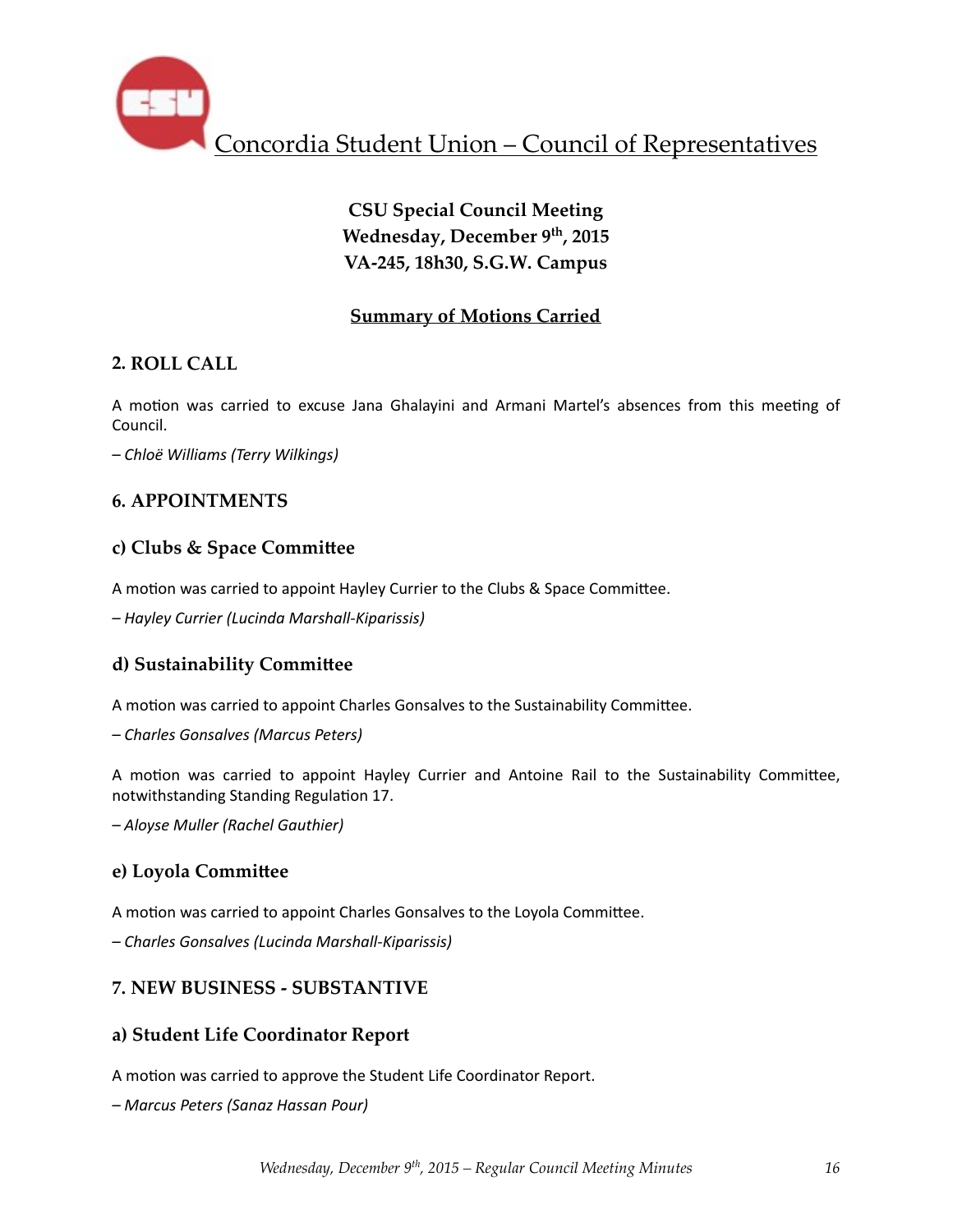

## **b) AVEQ – Next Steps**

The following motion was carried:

WHEREAS the Fédération Étudiante Universitaire du Québec (FEUQ) is no longer active, no longer holds any political mandates and is in the process of winding down its legal functions, including lease agreements, contractual obligations, and employee settlements;

WHEREAS by being members of the FEUQ, the CSU collected \$2.50 per semester per student for the purpose of provincial representation;

WHEREAS at the Special General Assembly of July  $19<sup>th</sup>$  2015, the FEUQ unanimously agreed to no longer collect fees from its membership beginning in the fall semester of 2015;

WHEREAS at the Regular Council Meeting of October  $28<sup>th</sup>$  2015, the CSU adopted the following two mandates;

*"That the CSU advocate for an equitable redistribu6on of the remaining financial*  assets, once all of the FEUQ's legal and contractual obligations have been fulfilled, to *its* member associations";

"That the CSU work towards the FEUQ's official dissolution in collaboration with its *remaining member associations in a responsible and collegial manner".* 

WHEREAS part of the CSU's mandate is to engage in the dissolution process of the FEUQ and there remains existing financial obligations that are being settled;

WHEREAS currently under the CSU's internal account there remains a total sum of \$164,502.97 which has been collected by the CSU for the FEUQ and is purposed for the provincial student representation of our membership;

WHEREAS following the results of the fall 2015 By-elections, Concordia undergraduate students voted with a near 60% majority to affiliate with the Association for the Voice of Education in Quebec (AVEQ);

WHEREAS AVEQ is a provincial-wide representative body with a mission to bring together the university student population of Quebec with the goal of defending their pedagogical, political, social, and economic interests, primarily by means of research, representation, and mobilization;

BE IT RESOLVED THAT Council approve the release of \$60,000 from our internal account which currently holds earmarked FEUQ fees to AVEQ for provincial student representation;

BE IT FURTHER RESOLVED THAT a report be prepared by the External and Mobilization Coordinator to Council following the formal dissolution of the FEUQ, which outlines all the remaining FEUQ fees held under the CSU.

*– Gabriel Velasco (Sanaz Hassan Pour)*